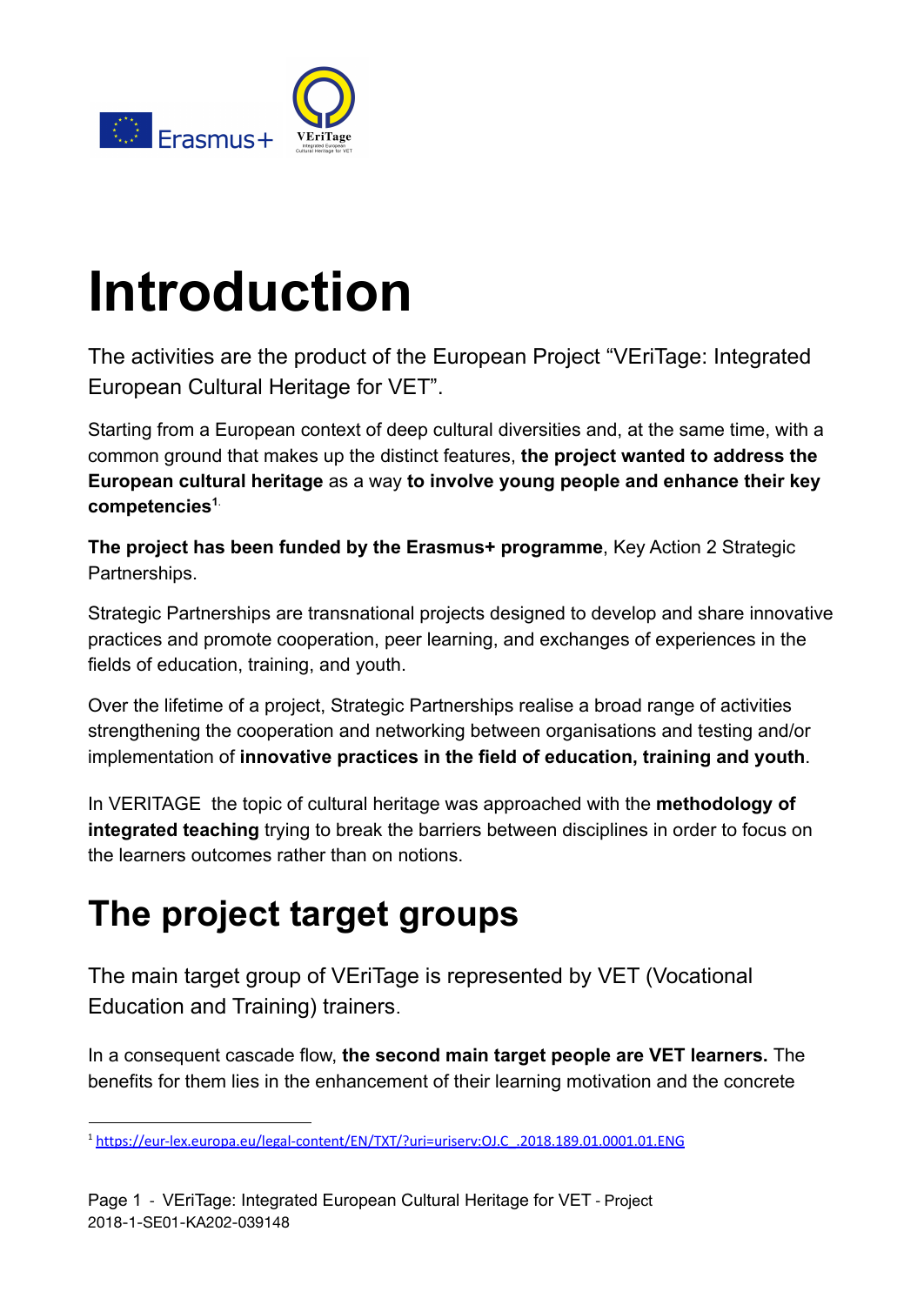

opportunities to study the same content from different perspectives. In addition, the methodology lets them develop crucial key competences which are more and more required by the labour market such as multilingual, personal, social and learning to learn competence, citizenship, entrepreneurship and cultural awareness.

**The project partnership included four countries**: Sweden, Lithuania, Italy and Spain. The partnership represented an heterogeneous team made by complementary competences and expertise, background and missions.

**The activities have been built with the contribution of all the partners** with the aim of exploring European cultural heritage and with a view to the partners' context but also a wider perspective on Europe and beyond. Starting from focus groups on the meaning of cultural heritage, the activities have been built, shared, discussed and tested in vocational training organizations in the four countries.

The **thirty-six activities** are **subdivided in exercises and stages**, with the following indications:

- description of the exercises in order to understand the concept and ratio behind the activities
- objectives of the exercise
- key competencies involved with reference to the official framework
- resources: human and technical resources needed to perform the activity
- duration of the exercise.

**The activities are in** the following languages: **English, Italian, Lithuanian, Spanish and Swedish.**

## **Features of the exercises and methodology**

The exercises were built keeping in mind the VET sectors and, in particular, the HORECA (Hospitality, Restaurant & Catering) and Tourism sectors.

For these reasons most exercises are related to these fields of study and are connected with the future job of the students. The students will reveal their talent by expressing themselves by images and other products. In the course of all the exercises they will have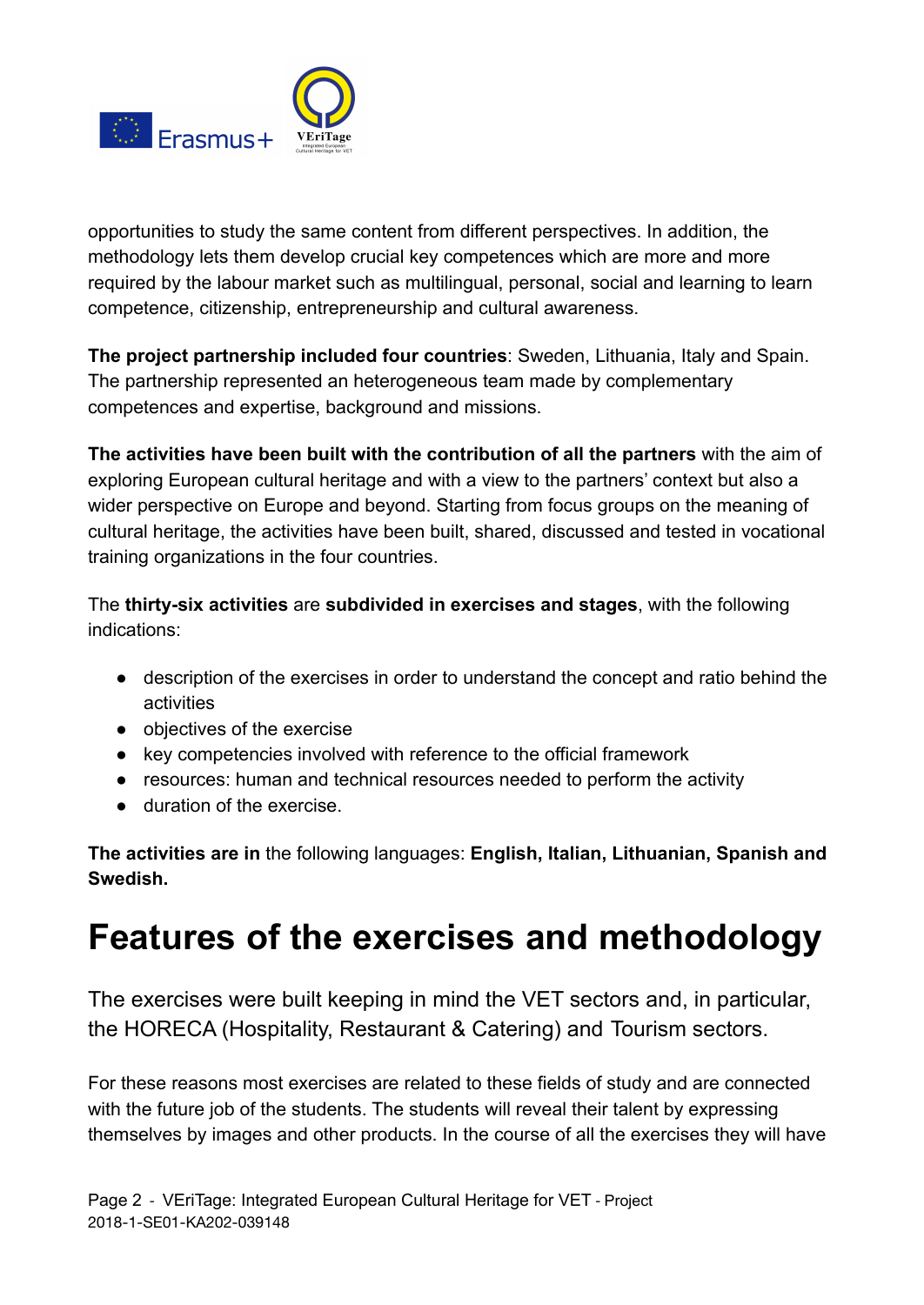

a chance to get acquainted with the [UNESCO intangible cultural heritage list](https://ich.unesco.org/en/lists) and find the importance of the individual role to ensure its continuity from the past to the future. To encourage students to take over the values of cultural practices and common European background by using various forms of self-expression, they will be involved in the **activities**, which **combine and deepen knowledge and also develop skills of the different areas**: marketing, customer service, ICT, languages, food preparation, tourism.

Being VET education approach one of **"learning by doing"** the exercises have the focus on practical activities engaging students in researching, building, exploring their area or town, connecting ideas and debating them. The activities create the opportunity for students to discover what it is like to find credible evidence to support arguments, decisions, and also how to connect with others and gives opportunities to discuss what has been learnt with their peers leading to a more open form of networking. All the exercises lead to increased capacity to base assumptions on known knowledge, practices in different cultures or countries and different languages.

One of the main functions of VET education and training is not only to prepare young people for the labour market but also to "support young people's development of essential life skills that facilitate their successful transition to adulthood, active citizenship and working life" [OJ C 189, 15.6.2017, p. 30].

Therefore **all the exercises have** also **a focus on relevant contemporary topics** which can foster the acquisition of the skills and competences enabling young people to successfully participate in society. In detail the activities explore the issues of **climate change and environment, food waste, sustainability, European history, the European Union values, migration and cultural awareness,** etc.

There are **two main groups of exercises**: one focuses strongly on the process for the development of the key competencies whereas the second group is focused on the key competences but with a centre of attention on the assessment criteria for the activities.

**As a reference, the partners also provided a table** (see Annex 1 to this document) which **can facilitate the trainers in choosing the proper exercise for their students** according to the topic related to cultural heritage, its domains and the contemporary issues connected.

The table has been prepared according to the **Unesco** "intangible heritage" concept: most of the exercises refer to it as they are built around "traditions or living expressions inherited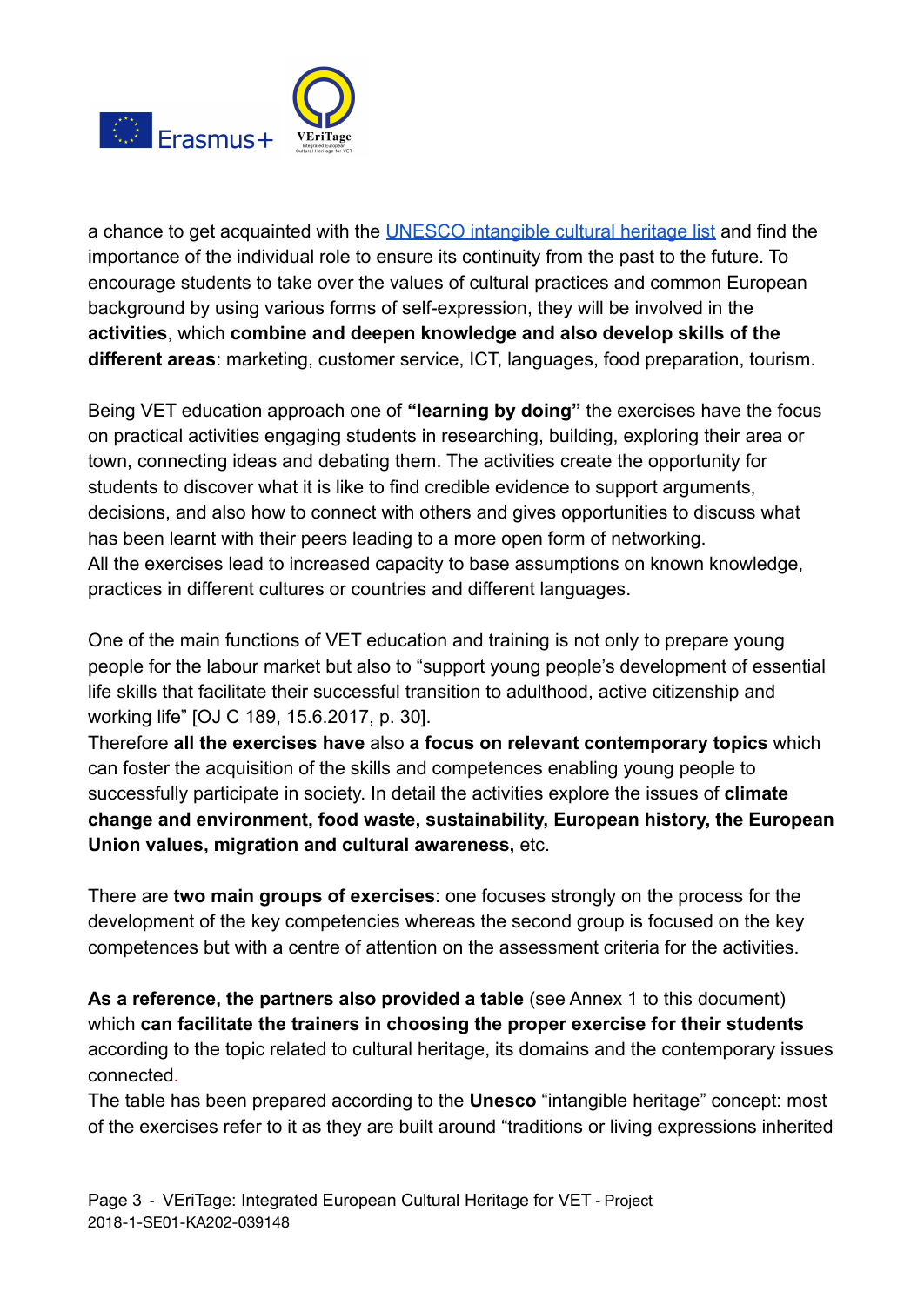

from our ancestors and passed on to our descendants, such as [oral traditions,](https://ich.unesco.org//index.php?lg=en&pg=00053) [performing](https://ich.unesco.org//index.php?lg=en&pg=00054) [arts,](https://ich.unesco.org//index.php?lg=en&pg=00054) [social practices, rituals, festive events,](https://ich.unesco.org//index.php?lg=en&pg=00055) knowledge [and practices concerning nature](https://ich.unesco.org//index.php?lg=en&pg=00056) [and the universe](https://ich.unesco.org//index.php?lg=en&pg=00056) or the [knowledge and skills to produce](https://ich.unesco.org//index.php?lg=en&pg=00057) traditional crafts." In order to structure the table we have benefited from the graphic and semantic visualizations exploring the various elements across domains, themes, geography and ecosystems and their deep inter-connections <https://ich.unesco.org/en/dive>.

### *A people without the knowledge of their past, history, origin or culture is like a tree without roots*.

Markus Garvey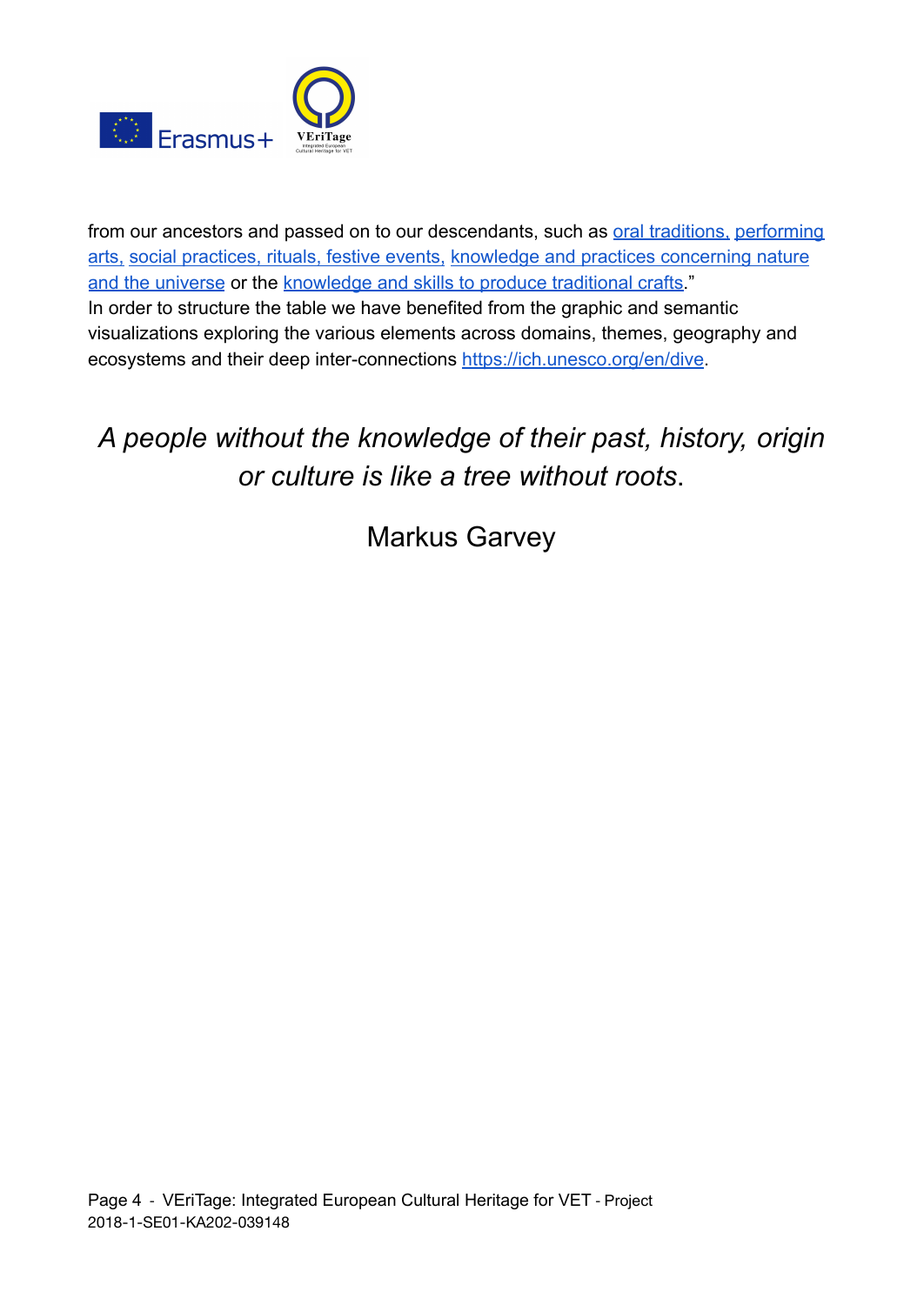

# **ANNEX I**

The aim of this table is to facilitate the trainers and teachers to "navigate" through the different themes of the workbook and its activities. For each activity the partnership referred to the lexicon used by UNESCO in defining cultural heritage.

In detail, we have explored the *Dive into CH<sup>2</sup>* project and the *UNESCO Thesaurus*<sup>3</sup>: the cultural heritage topics are identified based on their "domains" and "concepts" which can also be interrelated and grouped according also to the natural resources they refer to and to the threats that they may face without a proper safeguarding. The result is a dynamic and interactive space of cultural heritage practices and expressions representing a rich cultural diversity.

#### <https://ich.unesco.org/en/dive>

VERITAGE tries to explore some concepts and domains of the European Cultural Heritage and to make them known to the students and learners.

<sup>2</sup> https://ich.unesco.org/en/launch-of-dive-into-ich-project-01032

<sup>3</sup> http://vocabularies.unesco.org/browser/thesaurus/en/page/concept1670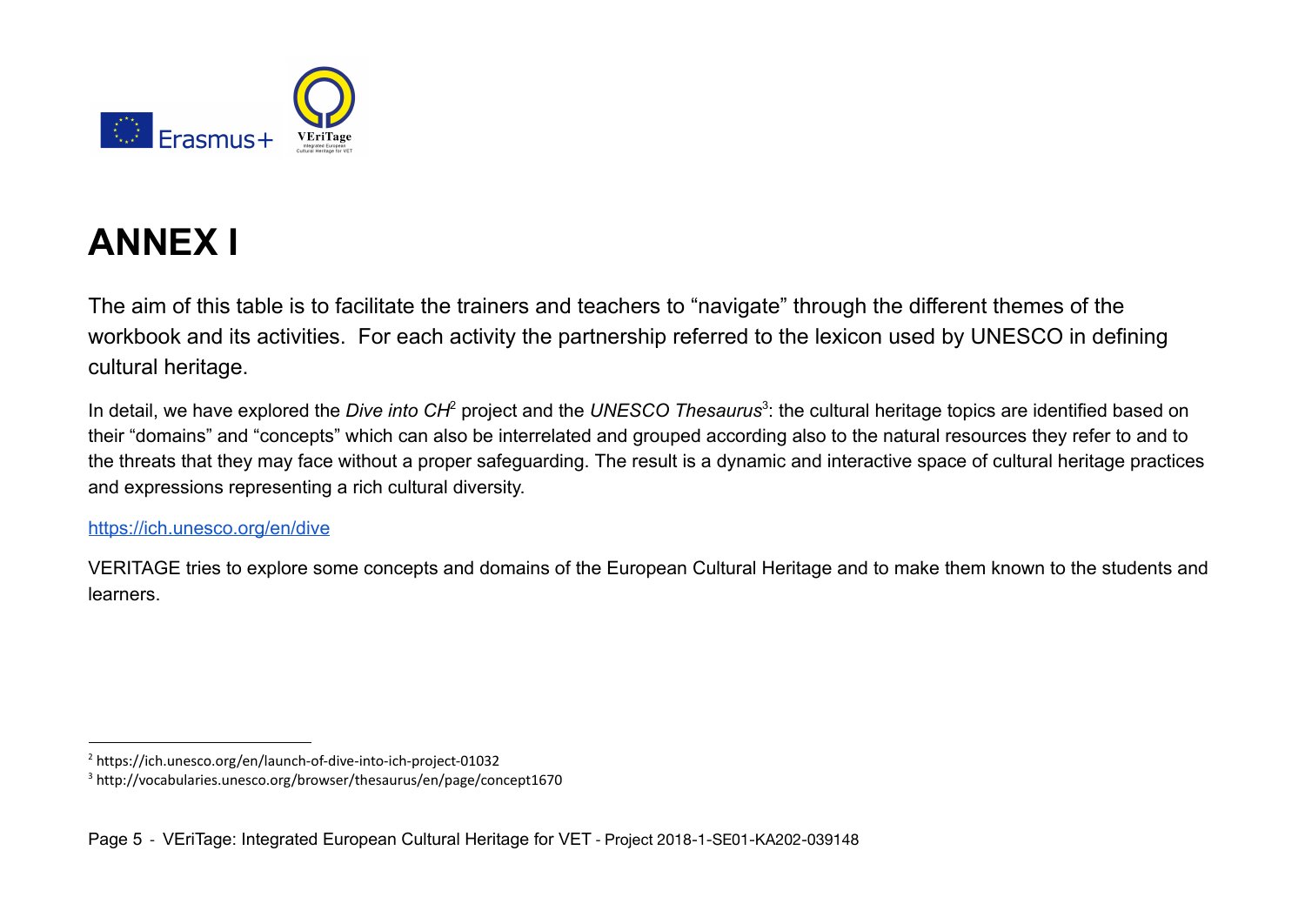

| <b>ACTIVITY</b>                           | <b>Tangible</b><br>Intangibl | <b>Domain</b>                                                                        | <b>Concept</b>                                                           | <b>Natural</b><br><b>Resources</b>                        | Threats - social aspect -<br>contemporary topics       |
|-------------------------------------------|------------------------------|--------------------------------------------------------------------------------------|--------------------------------------------------------------------------|-----------------------------------------------------------|--------------------------------------------------------|
|                                           | е                            | https://ich.unesco.org/en/di<br>ve&display=domain#tabs                               | https://ich.unesco.o<br>rg/en/dive&display<br><u>=constellation#tabs</u> | https://ich.unesco.<br>org/en/dive&displa<br>y=biome#tabs | https://ich.unesco.org/en/dive&displa<br>y=threat#tabs |
| <b>From ITALY</b>                         |                              |                                                                                      |                                                                          |                                                           |                                                        |
| 1. Not all about<br>chocolate is<br>sweet | Intangible                   | Knowledges and Practices<br>concerning nature<br><b>Social Practices and Rituals</b> | <b>Food Preparation</b><br>Food customs<br>Traditional<br>craftsmanship  | Non-ecosystem<br>specific                                 | Economic Pressure - Insufficient<br>Remuneration       |
| 2. The Noah's Ark                         | Intangible                   | Agriculture - Biodiversity                                                           | <b>Plants</b>                                                            | Agro-Ecosystems                                           | <b>Environmental Degradation</b>                       |
| 3. The Anchovy<br><b>Travels</b>          | Intangible                   | Knowledges and Practices<br>concerning nature                                        | Food preparation<br><b>Food Customs</b>                                  | Agro-Ecosystems                                           | Migration                                              |
| 4. The food<br><b>Museum</b>              | Tangible                     | <b>Biodiversity</b>                                                                  | <b>Food Customs</b>                                                      | Non-ecosystem<br>specific                                 | New Products & Techniques                              |
| 5. The Novel Food                         | Intangible                   | Knowledges and Practices<br>concerning nature                                        | <b>Food Customs</b><br>Food preparation                                  | Non-ecosystem<br>specific                                 | Encroachment of Food resources                         |
| 6. The Origin of<br><b>Everything</b>     | Intangible                   | Social Practice, Rituals                                                             | Food customs<br>Art<br>Symbols                                           | Non-ecosystem<br>specific                                 | Decontextualization                                    |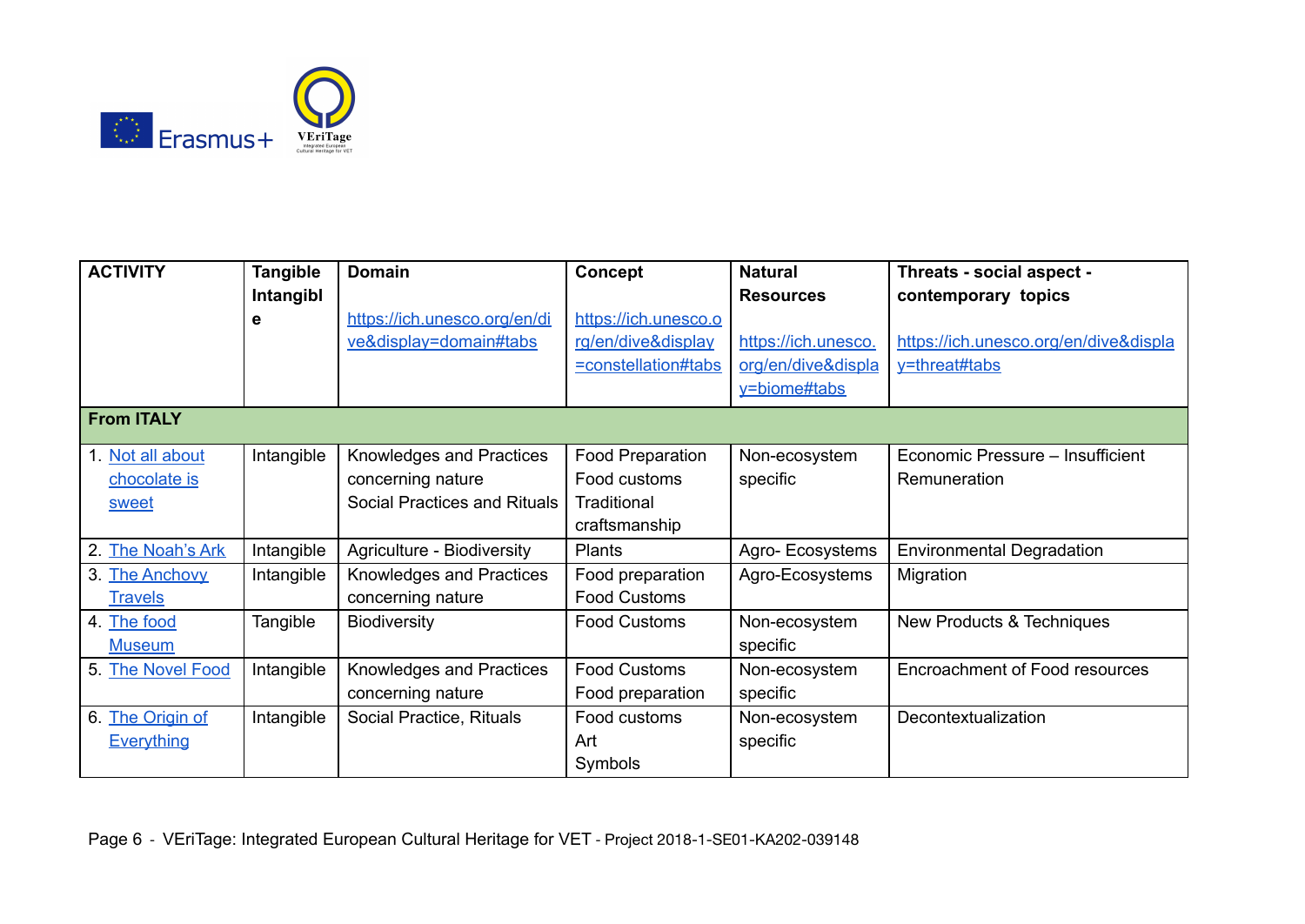

| 7. Food Packaging        | Intangible | Knowledge and practices      | Art                      | Non-ecosystem    | <b>Industrial Production</b>           |
|--------------------------|------------|------------------------------|--------------------------|------------------|----------------------------------------|
|                          |            | on nature and universe       | Food customs             | specific         | <b>Waste Reduction</b>                 |
| 8. The Ground            | Intangible | Social Practices and Rituals | Art                      | Non-ecosystem    | Touristification                       |
| Tour of the 21st         |            |                              | Tourism/Travel           | specific         |                                        |
| century                  |            |                              | Leisure                  |                  |                                        |
| 9. Food                  | Intangible | Knowledge and practices      | Food customs             | Non-ecosystem    | New Products & techniques              |
| Photography              |            | on nature and universe       | Art                      | specific         |                                        |
|                          |            |                              |                          |                  |                                        |
| 1. <b>Fishing around</b> | Intangible | Knowledge and practices      | Food customs             | Marine, Coastal  | Climate change                         |
|                          |            | on nature and universe       | Food preparation         | and Island areas | Industrial production                  |
|                          |            | Traditional craftsmanship    | Craft workers            |                  | Rapid economic transformation          |
|                          |            |                              | <b>Traditional Tools</b> |                  |                                        |
|                          |            |                              | Sea Fishing              |                  |                                        |
|                          |            |                              | Tourism                  |                  |                                        |
| 2. Beer, the oldest      | Intangible | Knowledge and practices      | Food customs             | Non-ecosystem    | <b>Industrial Production</b>           |
| recipe in the            |            | on nature and universe       | Food preparation         | specific         | <b>Corporate Social Responsibility</b> |
| world                    |            | Traditional craftsmanship    | Craft workers            |                  |                                        |
|                          |            | Social practices and rituals | <b>Brewing</b>           |                  |                                        |
|                          |            |                              | Fermented                |                  |                                        |
|                          |            |                              | <b>Beverages</b>         |                  |                                        |
|                          |            |                              | Alcoholic                |                  |                                        |
|                          |            |                              | <b>Beverages</b>         |                  |                                        |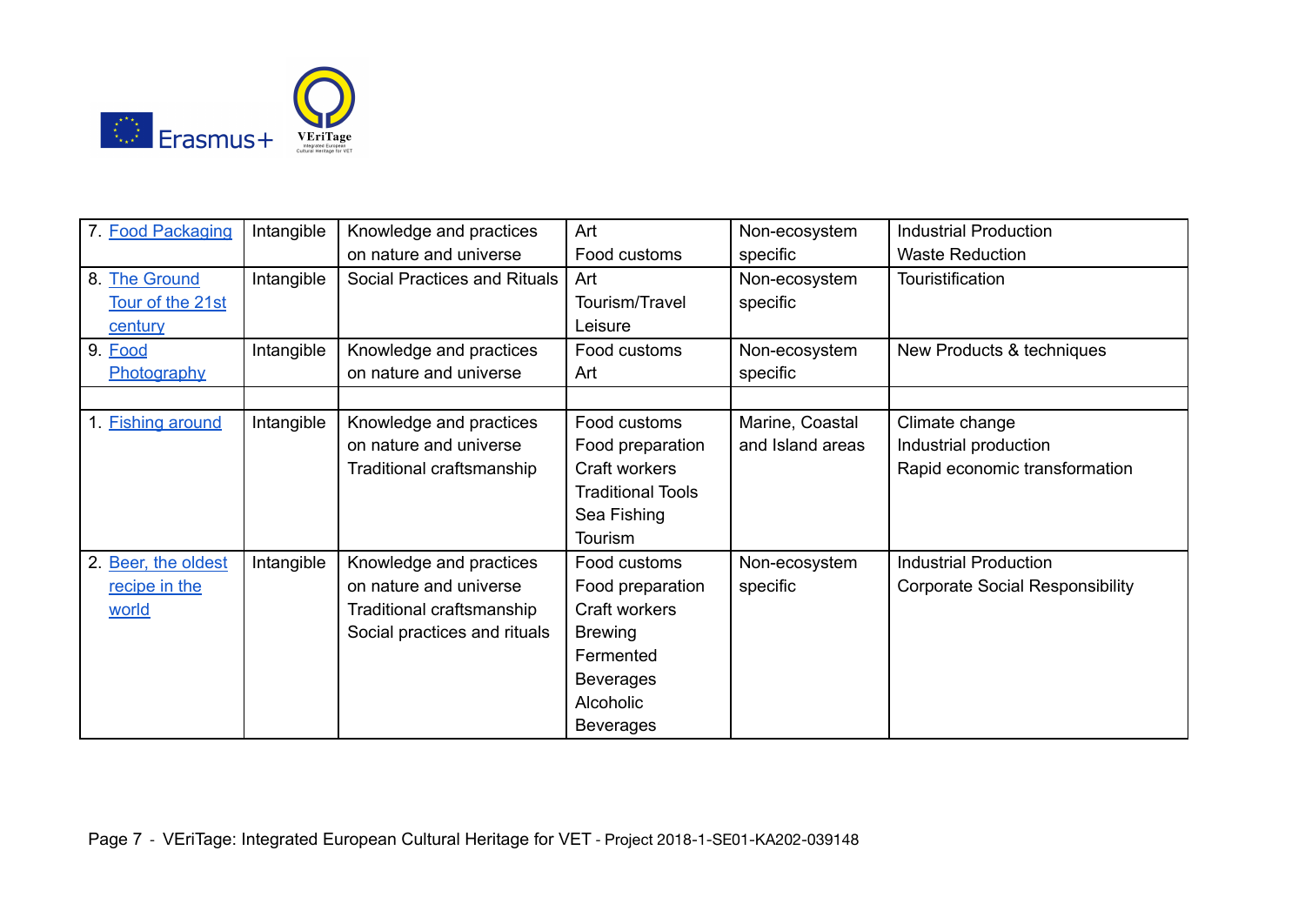

| 3. A long history<br>full of<br>adventures: tea          | Intangible | Social practices and rituals                                                                                   | Food customs<br>Food preparation<br><b>Beverages</b>                                                                                                   | Agro-ecosystem<br><b>Mountains</b> | <b>Cultural Globalization</b>                                                                                                                  |
|----------------------------------------------------------|------------|----------------------------------------------------------------------------------------------------------------|--------------------------------------------------------------------------------------------------------------------------------------------------------|------------------------------------|------------------------------------------------------------------------------------------------------------------------------------------------|
| 4. Wine as a<br>driving force for<br>European<br>growth  | Intangible | Knowledge and practices<br>on nature and universe<br>Social practices and rituals<br>Traditional craftsmanship | Food customs<br>Food preparation<br>Craft workers<br>Winemaking<br>Farming/Agricultur<br>е<br><b>Technical skills</b><br>Alcoholic<br><b>Beverages</b> | Agro-ecosystem                     | Climate change                                                                                                                                 |
| 5. Home is where<br>bread is                             | Intangible | Knowledge and practices<br>on nature and universe<br>Social practices and rituals<br>Traditional craftsmanship | Food customs<br>Food preparation<br>Craft workers<br>Farming/Agricultur<br>e<br><b>Technical skills</b>                                                | Agro-ecosystem                     | Weakened practices and<br>transmission<br>Loss of knowledge<br>Industrial production                                                           |
| Craft: from the<br>6.<br>heart and mind<br>of an artisan | Intangible | Knowledge and practices<br>on nature and universe<br>Social practices and rituals<br>Traditional craftsmanship | Craft<br>workers/Handicraft<br><b>Technical skills</b>                                                                                                 | Non-ecosystem<br>specific          | Weakened practices and<br>transmission: few and aged<br>practitioners, diminishing youth<br>interest, halted transmission,<br>reduced practice |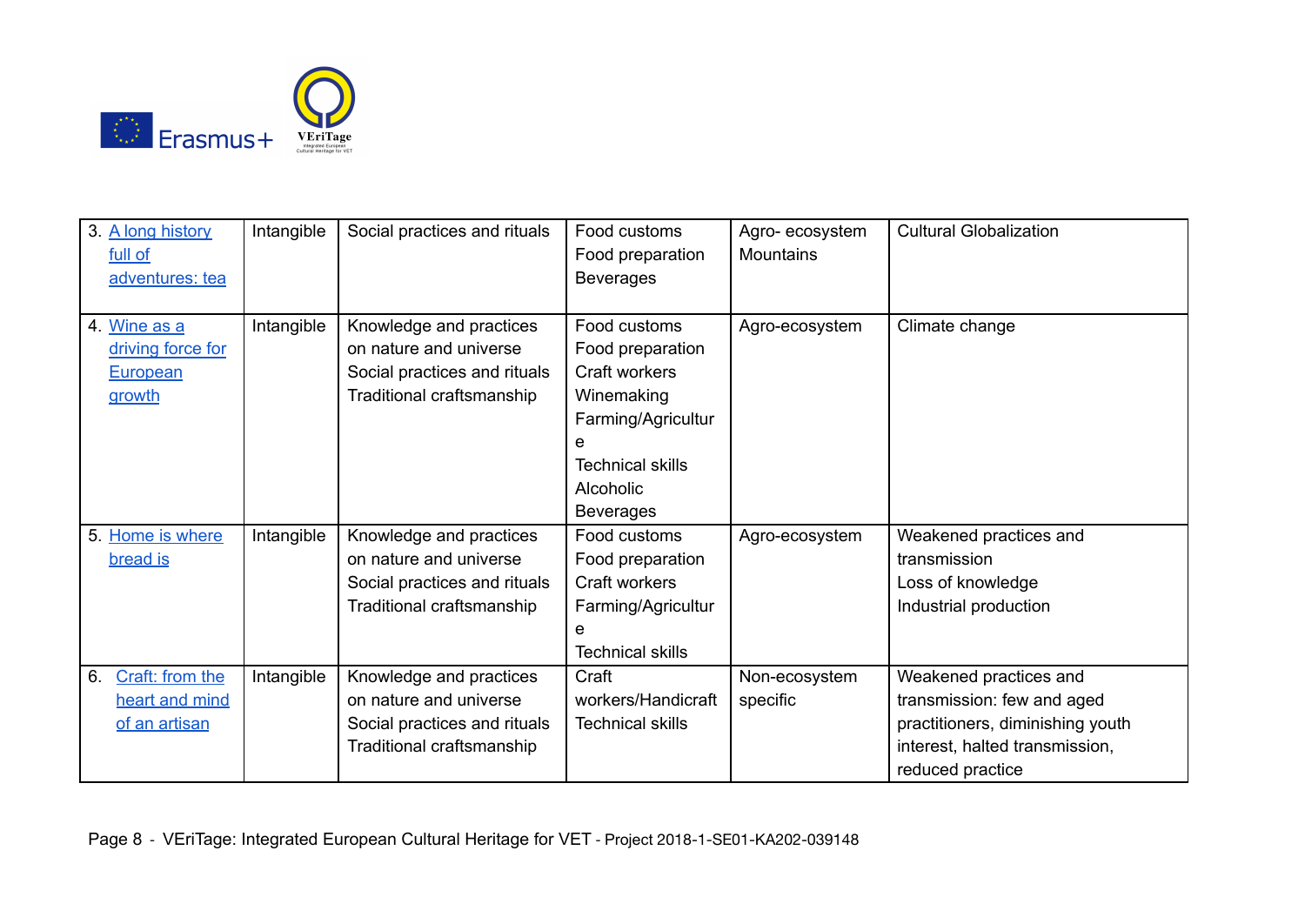

|                        |            |                           | Traditional tools,      |                | New products and techniques:        |
|------------------------|------------|---------------------------|-------------------------|----------------|-------------------------------------|
|                        |            |                           | knowledge and           |                | Industrial production, surge of new |
|                        |            |                           | technology              |                | technologies, use of modern         |
|                        |            |                           |                         |                | materials                           |
|                        |            |                           |                         |                | Economic Pressure: arduous          |
|                        |            |                           |                         |                | training, rapid economic            |
|                        |            |                           |                         |                | transformation                      |
| <b>Farmed in</b><br>7. | Intangible | Knowledge and Practices   | Food customs            | Agro-ecosystem | Demographic issues: rural/urban     |
| <b>Europe</b>          |            | on nature and universe    | Food preparation        |                | migration                           |
|                        |            |                           | Craft workers           |                | Environmental degradation: climate  |
|                        |            | Traditional craftsmanship | Farming/Agricultur      |                | change, invasive husbandry, urban   |
|                        |            |                           | e                       |                | development                         |
|                        |            |                           | <b>Technical skills</b> |                | Food waste                          |
|                        |            |                           | Nutrition               |                |                                     |
|                        |            |                           | Tourism                 |                |                                     |
| 8.<br><b>Art and</b>   | Tangible   | Social Practices, Rituals | Art                     | Non-ecosystem  | Touristification                    |
| <b>Monuments</b>       |            | and Festive events        | Tourism                 | specific       |                                     |
| 9.<br>European         | Intangible | Oral traditions and       | Social Integration      | Non-ecosystem  | Negative attitudes: intolerance,    |
| <b>Footprints</b>      |            | expressions               | Social systems          | specific       | conflicts                           |
|                        |            |                           | Tolerance               |                | Multicultural society               |
|                        |            |                           | Culture of peace        |                | Europe                              |
|                        |            |                           | Youth participation     |                | Prejudices                          |
|                        |            |                           | Community               |                |                                     |
|                        |            |                           | participation           |                |                                     |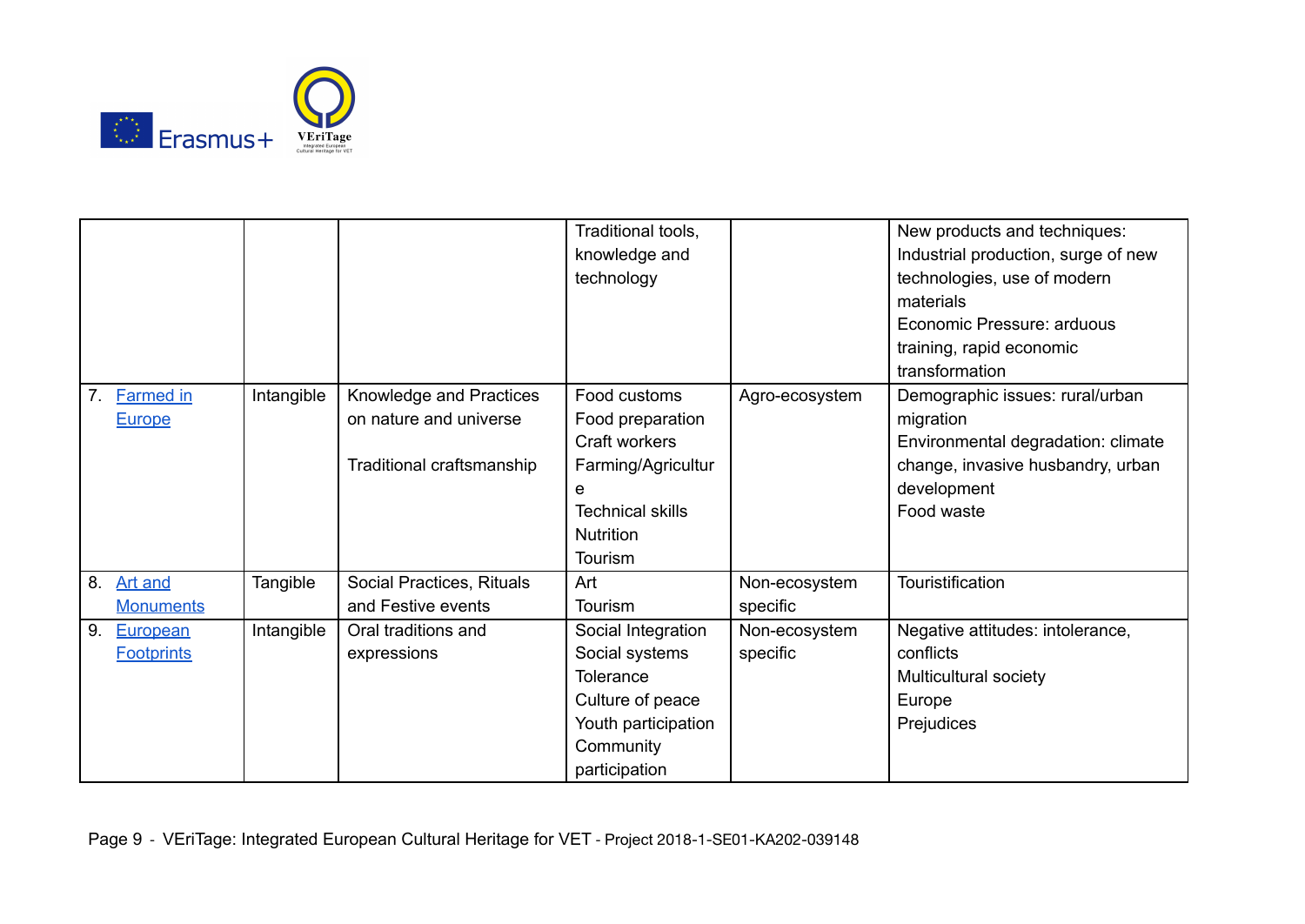

|                       |            |                           | Multiethnic society     |               |                                       |
|-----------------------|------------|---------------------------|-------------------------|---------------|---------------------------------------|
| <b>From LITHUANIA</b> |            |                           |                         |               |                                       |
| 1. Around Europe      | Intangible | Social Practices, Rituals | <b>Festivals</b>        | Non-ecosystem | <b>Cultural Globalization</b>         |
| on Midsummer          |            | and Festive events        | <b>Cultural Events</b>  | specific      |                                       |
| night                 |            |                           | Costumes                |               |                                       |
|                       |            |                           | Folklore                |               |                                       |
|                       |            |                           | Holidays                |               |                                       |
|                       |            |                           | Baltic songs,           |               |                                       |
|                       |            |                           | dance and               |               |                                       |
|                       |            |                           | Celebrations            |               |                                       |
|                       |            |                           | Fire                    |               |                                       |
| 2. Fashion            | Intangible | Social Practices, Rituals | Costumes                | Non-ecosystem | Weakened practices and                |
| detectives            |            | and Festive events        | <b>Textiles</b>         | specific      | transmission: halted transmission,    |
|                       |            | Traditional craftsmanship | Symbols                 |               | loss of significance                  |
|                       |            | <b>Handicrafts</b>        |                         |               | <b>Cultural Globalization</b>         |
| 3. Insights of the    | Tangible   | Performing Arts           | Art education           | Non-ecosystem | Cultural Globalization: mass & social |
| visual Arts           |            |                           | <b>Tourism</b>          | specific      | media                                 |
|                       |            |                           | <b>Museums</b>          |               | <b>Over Commercialization</b>         |
|                       |            |                           | Visual art              |               | Touristification                      |
|                       |            |                           | Painting                |               |                                       |
| 4. #brandnew #fast    | Tangible   | Traditional craftsmanship | Craft                   | Non-ecosystem | Responsible consumption               |
| VS #oldstyle          |            | Oral tradition and        | workers/Handicraft      | specific      | Environmental protection              |
| #slow                 |            | expression                | <b>Technical skills</b> |               |                                       |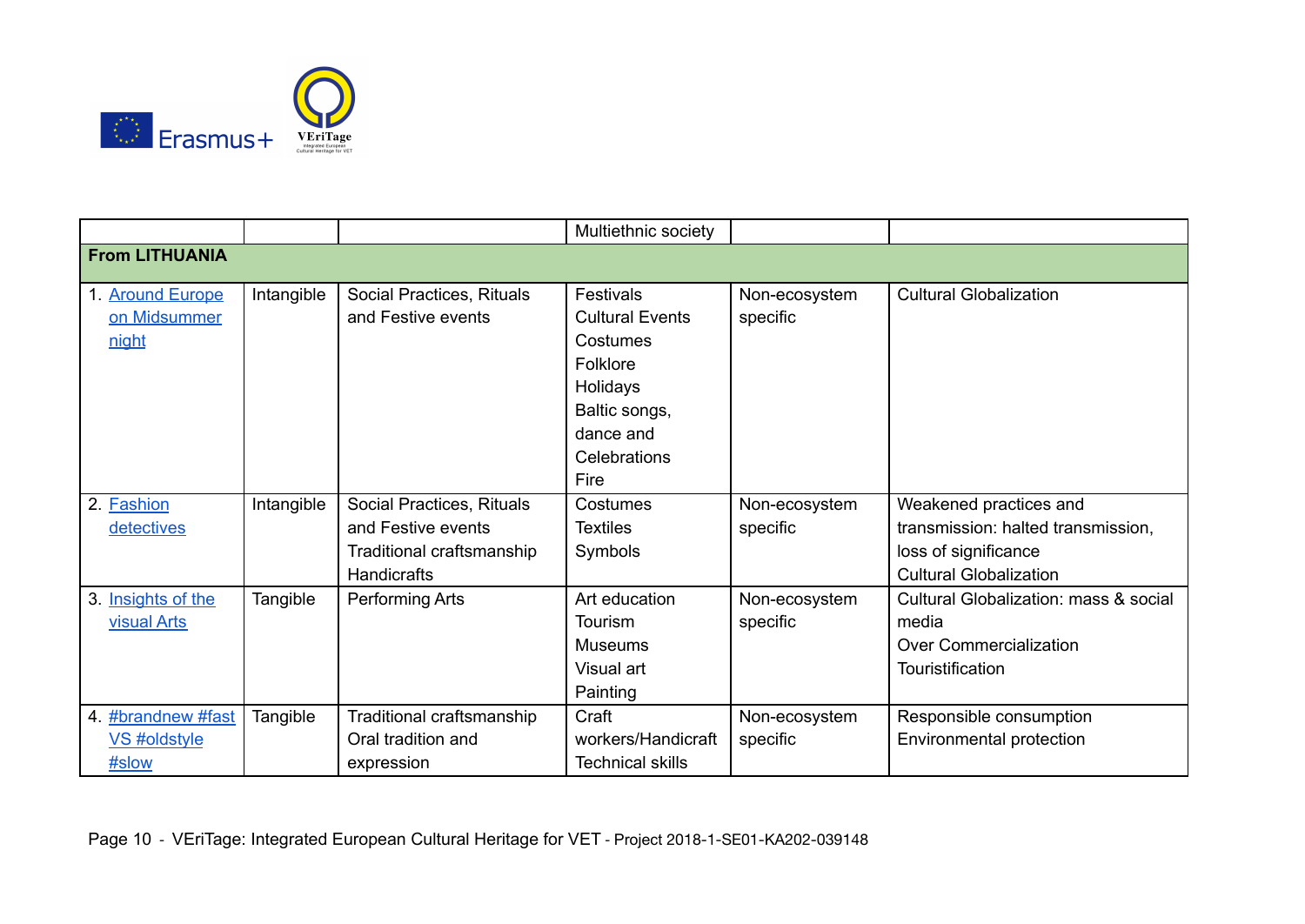

|                       |            |                                  | Traditional tools,      |               |                                   |
|-----------------------|------------|----------------------------------|-------------------------|---------------|-----------------------------------|
|                       |            |                                  |                         |               |                                   |
|                       |            |                                  | knowledge and           |               |                                   |
|                       |            |                                  | technology              |               |                                   |
| 5. Heritage of the    | Tangible   | Traditional craftsmanship        | <b>Technical Skills</b> | Non-ecosystem | Touristification                  |
| tallest buildings     |            |                                  | Architecture            | specific      |                                   |
|                       |            |                                  | <b>Building Design</b>  |               |                                   |
| 6. European           | Tangible   | <b>Traditional Craftsmanship</b> | Heritage                | Non-ecosystem | <b>Environmental Degradation</b>  |
| <b>Heritage Label</b> | and        | Oral traditions and              | Europe                  | specific      | Touristification                  |
|                       | Intangible | expression                       | Transports              |               |                                   |
|                       |            | Performing arts                  |                         |               |                                   |
|                       |            | social practices, rituals and    |                         |               |                                   |
|                       |            | festive events                   |                         |               |                                   |
|                       |            | Knowledge and practices          |                         |               |                                   |
|                       |            | on nature and Universe           |                         |               |                                   |
| 7 .Intangible         | Intangible | <b>Traditional Craftsmanship</b> | All                     | Non-ecosystem | All                               |
| <b>Heritage</b>       |            | Oral traditions and              |                         | specific      |                                   |
|                       |            | expression                       |                         |               |                                   |
|                       |            | Performing arts                  |                         |               |                                   |
|                       |            | social practices, rituals and    |                         |               |                                   |
|                       |            | festive events                   |                         |               |                                   |
|                       |            | Knowledge and practices          |                         |               |                                   |
|                       |            | on nature and Universe           |                         |               |                                   |
| 8. The Variety of     | Intangible | Social Practices, rituals        | Family                  |               | Weakend practice and transmission |
| wedding traditions    |            | and festive events               | Wedding                 |               | Cultural globalization            |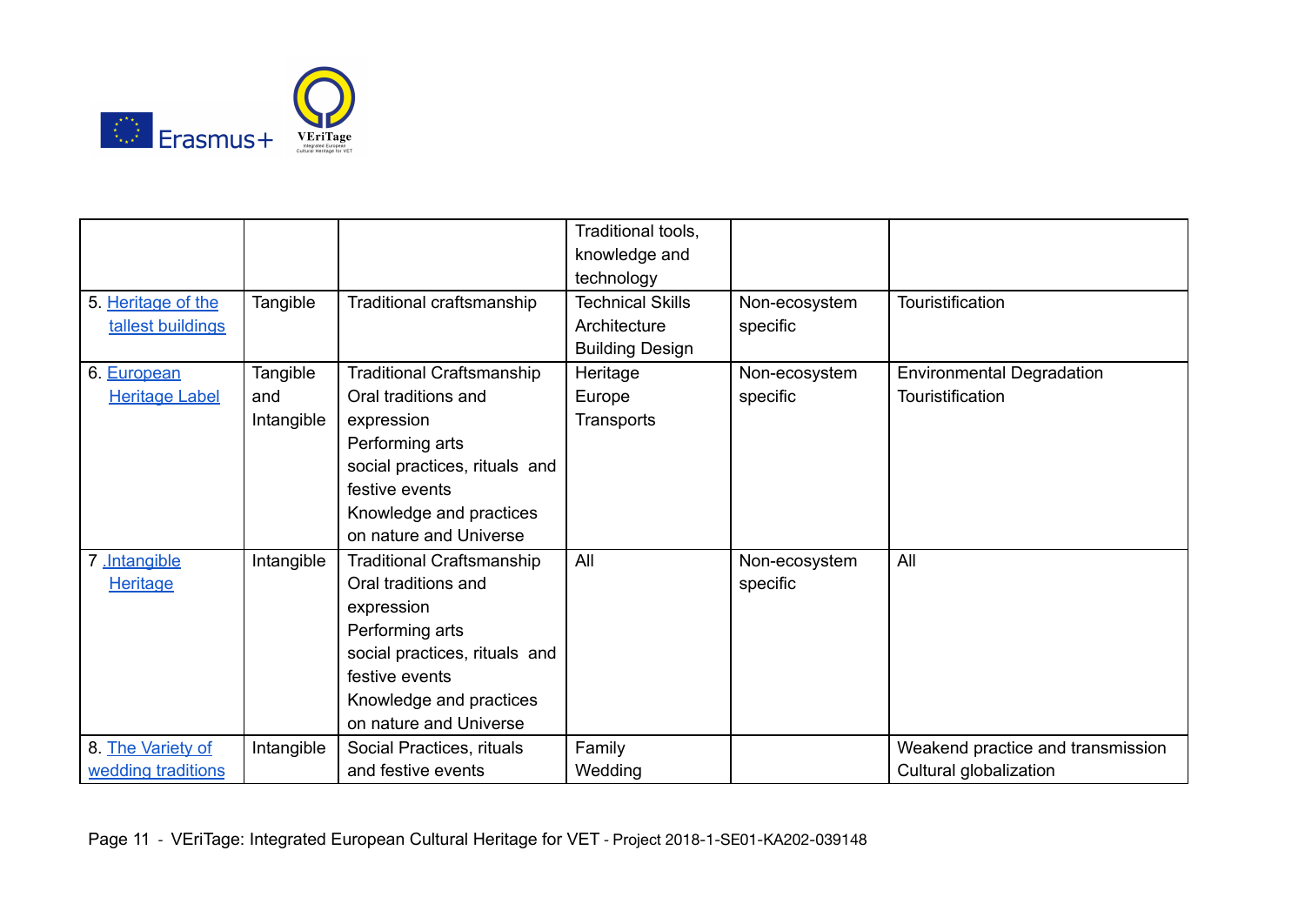

|                    |            |                               | Rituals                |                    |                                  |
|--------------------|------------|-------------------------------|------------------------|--------------------|----------------------------------|
|                    |            |                               | <b>Flowers</b>         |                    |                                  |
| 9. Sustainable     | Intangible | Social Practices, rituals and | Environmental          | Non-ecosystem      | <b>Environmental Degradation</b> |
| <b>Tourism</b>     |            | festive events                | awareness, ethics      | specific           | <b>Cultural Globalization</b>    |
|                    |            |                               | and conservation       |                    |                                  |
|                    |            |                               | Customs and            |                    |                                  |
|                    |            |                               | Traditions             |                    |                                  |
|                    |            |                               | Everyday Life          |                    |                                  |
|                    |            |                               | Tourism                |                    |                                  |
| <b>From SWEDEN</b> |            |                               |                        |                    |                                  |
|                    |            |                               |                        |                    |                                  |
| 1. Communication   | Tangible   | Performing arts               | <b>Urban Spaces</b>    | <b>Urban Areas</b> | Loss of Objects or Systems       |
| without words -    |            |                               | Painting               |                    | <b>Cultural Globalization</b>    |
| Graffiti           |            |                               | <b>Murals</b>          |                    |                                  |
| 2. Festival of     | Intangible | Social Practices, Rituals     | Festivals              | Non-ecosystem      | <b>Cultural Globalization</b>    |
| <b>Midsummer</b>   |            | and Festive events            | <b>Cultural Events</b> | specific           |                                  |
|                    |            |                               | Costumes               |                    |                                  |
|                    |            |                               | Folklore               |                    |                                  |
|                    |            |                               | Holidays               |                    |                                  |
|                    |            |                               | Baltic songs,          |                    |                                  |
|                    |            |                               | dance and              |                    |                                  |
|                    |            |                               | Celebrations           |                    |                                  |
|                    |            |                               | Fire                   |                    |                                  |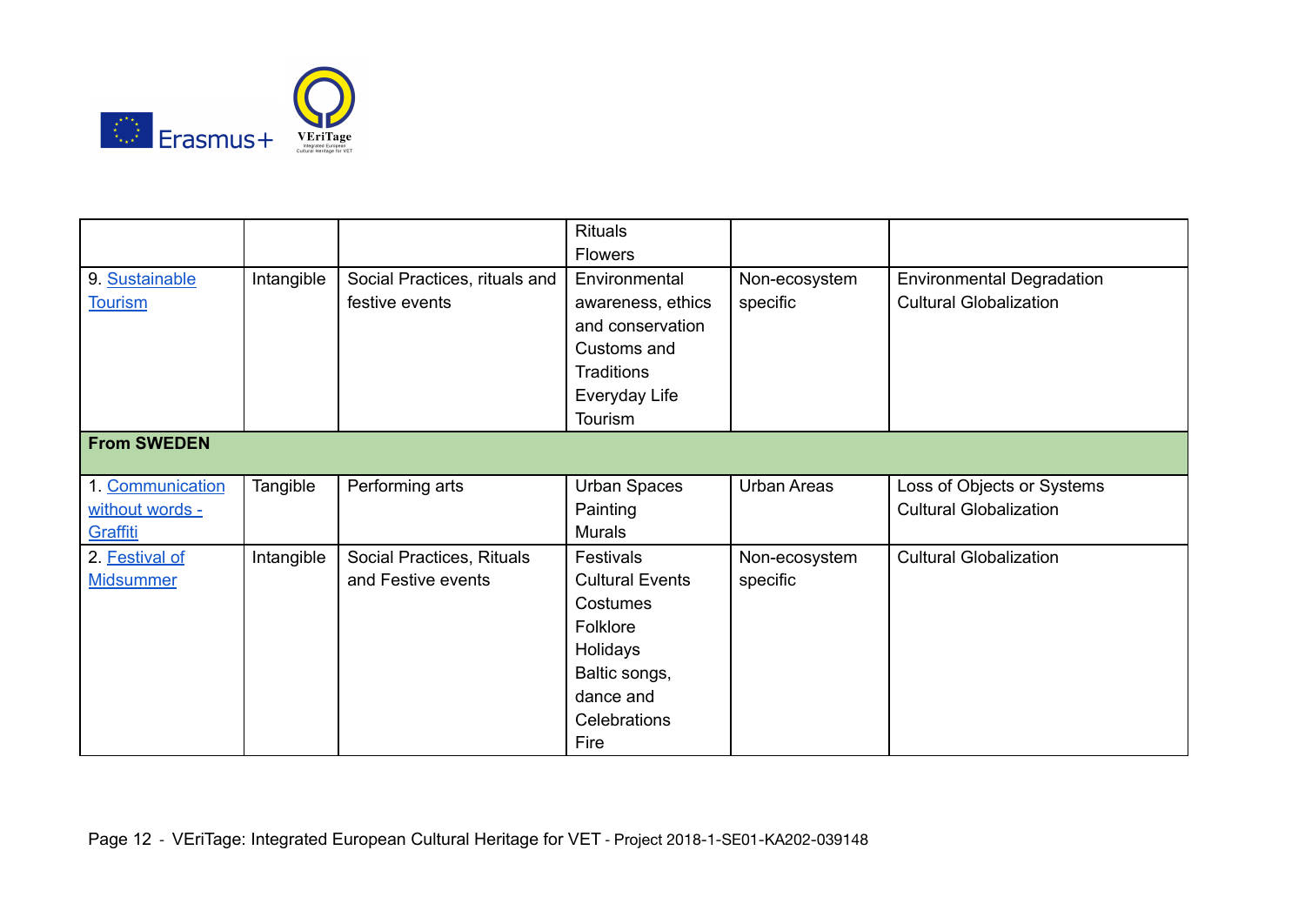

| 3. Swedish Fika            | Intangible | Social Practices, Rituals        | <b>Food Customs</b>     | Non-ecosystem    |                                        |
|----------------------------|------------|----------------------------------|-------------------------|------------------|----------------------------------------|
|                            |            | and festive events               | Everyday Life           | specific         |                                        |
|                            |            |                                  | Social Behaviour        |                  |                                        |
| 4. Winter and              | Tangible   | Social Practices, rituals and    | Customs and             | Grasslands       | Environmental degradation              |
|                            |            |                                  |                         |                  |                                        |
| <b>Tourism - Ice Hotel</b> |            | festive events                   | Traditions              | <b>Mountains</b> | Decontextualization (touristification) |
|                            |            |                                  | Everyday Life           |                  |                                        |
|                            |            |                                  | Snow                    |                  |                                        |
|                            |            |                                  | Tourism                 |                  |                                        |
|                            |            |                                  | Travel                  |                  |                                        |
|                            |            |                                  | Leisure                 |                  |                                        |
|                            |            |                                  | Holidays                |                  |                                        |
| 5. Julbord Table           | Intangible | Social Practices, rituals and    | Customs and             | Non-ecosystem    | <b>Cultural Globalization</b>          |
|                            |            | festive events                   | <b>Traditions</b>       | specific         | Weakened Practice and                  |
|                            |            |                                  | Food preparation        |                  | Transmission                           |
|                            |            |                                  | <b>Social Values</b>    |                  |                                        |
|                            |            |                                  | Seasonal rituals        |                  |                                        |
| 6. Windmills and           | Intangible | Knowledge and practices          | <b>Technical skills</b> | Agro-ecosystem   | Environmental degradation              |
| <b>Environment</b>         |            | on nature and universe           | Mill                    |                  | New Products & Techniques              |
|                            |            | <b>Traditional Craftsmanship</b> | Windpower               |                  |                                        |
|                            |            |                                  | Flour                   |                  |                                        |
|                            |            |                                  | Environmental           |                  |                                        |
|                            |            |                                  | Management              |                  |                                        |
| 7. From Literature         | Intangible | knowledge and practices on       | Literature              | Non-ecosystem    | Decontextualization - Touristification |
| to Tourism                 |            | nature and the universe          |                         | specific         |                                        |